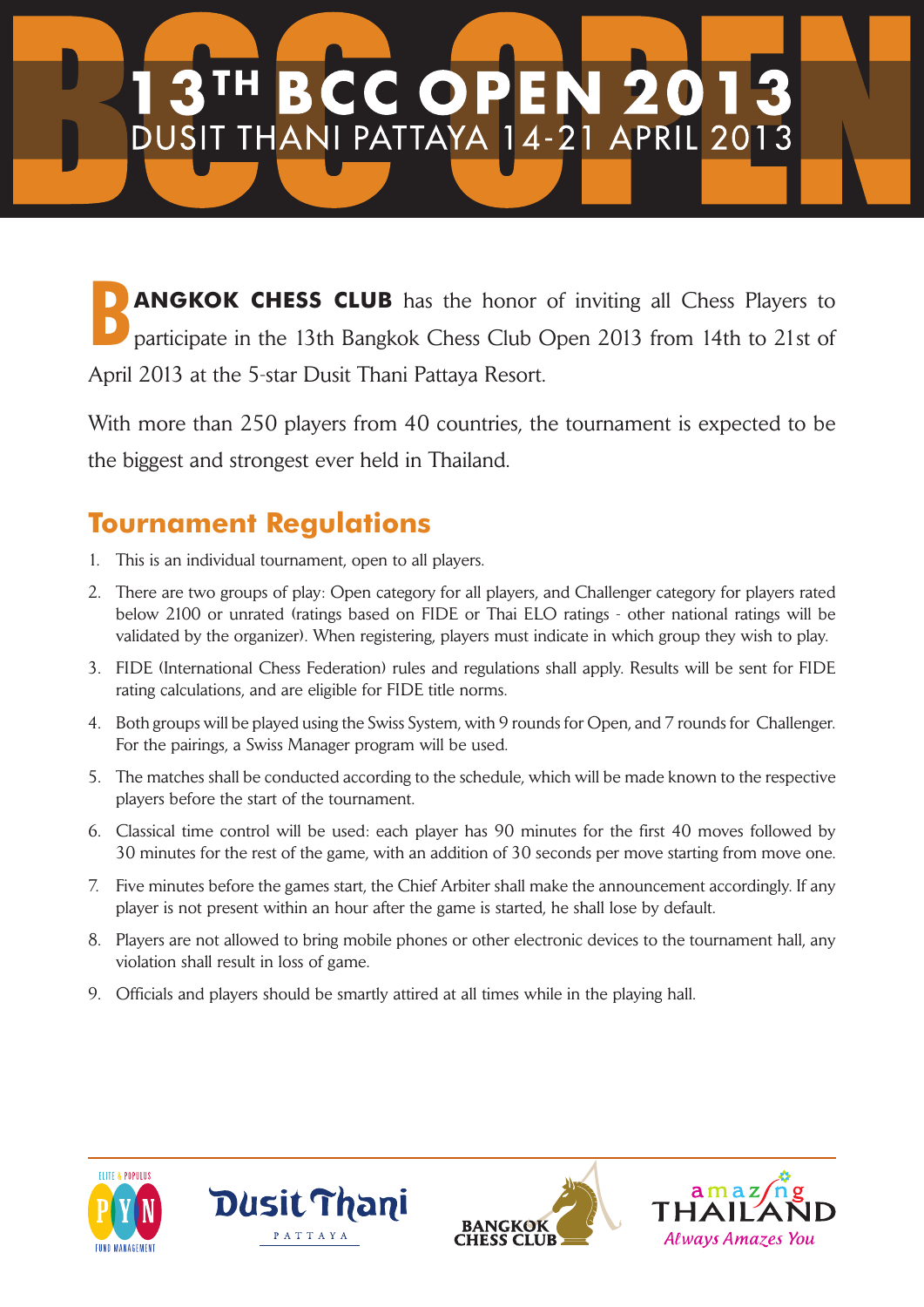# 13<sup>TH</sup> BCC OPEN 2013<br>DUSIT THANI PATTAYA 14-21 APRIL 2013

### **Tournament Programme**

| 12th BCC Open 2012    | <b>Time</b>     | <b>Activity</b>          |
|-----------------------|-----------------|--------------------------|
| Sunday, 14 April      | 12:00           | Registration closed      |
|                       | $15:00 - 15:30$ | Welcome & announcements  |
|                       | $15:30 - 20:30$ | Round 1                  |
| Monday, 15 April      | $09:00 - 14:00$ | Round 2                  |
|                       | $15:30 - 20:30$ | Round 3                  |
| Tuesday, 16 April     | $14:00 - 19:00$ | Round 4                  |
| Wednesday, 17 April   | $14:00 - 19:00$ | Round 5                  |
| Thursday, 18 April    | $14:00 - 19:00$ | Round 6                  |
| Friday, 19 April      | $14:00 - 19:00$ | Round <sub>7</sub>       |
| Saturday, 20 April    | $14:00 - 19:00$ | Round 8                  |
| Sunday, 21 April      | $09:00 - 14:00$ | Round 9 / final round    |
|                       | 16:00           | Closing ceremony         |
|                       |                 |                          |
| <b>BCC Challenger</b> | <b>Time</b>     | <b>Activity</b>          |
| Monday, 15 April      | 12:00           | Registration closed      |
|                       | $15:00 - 15:30$ | Welcome & announcements  |
|                       | $15:30 - 20:30$ | Round 1                  |
| Tuesday, 16 April     | $14:00 - 19:00$ | Round 2                  |
| Wednesday, 17 April   | $14:00 - 19:00$ | Round 3                  |
| Thursday, 18 April    | $14:00 - 19:00$ | Round 4                  |
| Friday, 19 April      | $14:00 - 19:00$ | Round 5                  |
| Saturday, 20 April    | $14:00 - 19:00$ | Round 6                  |
| Sunday, 21 April      | $09:00 - 14:00$ | Round 7 / final round    |
|                       | 16:00           | Closing ceremony         |
|                       |                 |                          |
| 12th Open Blitz*      | <b>Time</b>     | <b>Activity</b>          |
| Wednesday, 17 April   | 19:00           | Registration closed      |
|                       | $20:00 - 22:00$ | 3-5 qualifier groups     |
| Thursday, 18 April    | $20:00 - 22:00$ | Blitz final (16 players) |

\* Entry fee for 'Winner-takes-all' blitz tournament is Baht 100 (GMs free).

#### **Prizes**

BCC Open prizes are for 1-10 ranks and 5 best Thais, and certificates for best 3 best juniors and best lady. 1st prize will be Baht 100,000. BCC Challenger has prizes for 1-5 with 1st prize Baht 15,000, and certificates for 3 Best Juniors and best Lady.

Please note: Under Thai law, 5% tax must be deducted from prize money. All prizes are in Thai Baht.